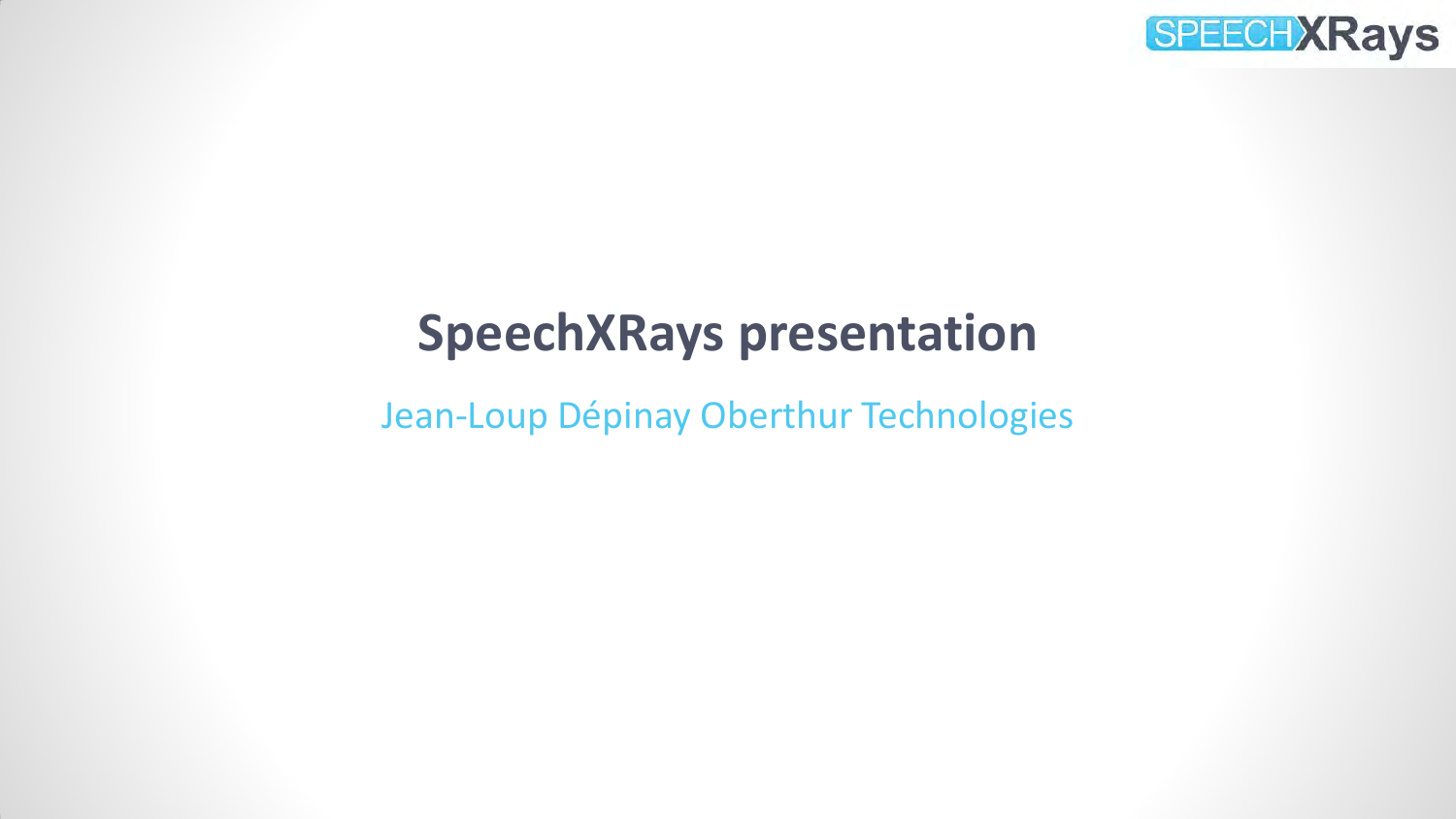

# **Multi-channel biometrics combining acoustic and machine vision analysis of speech, lips movement and face**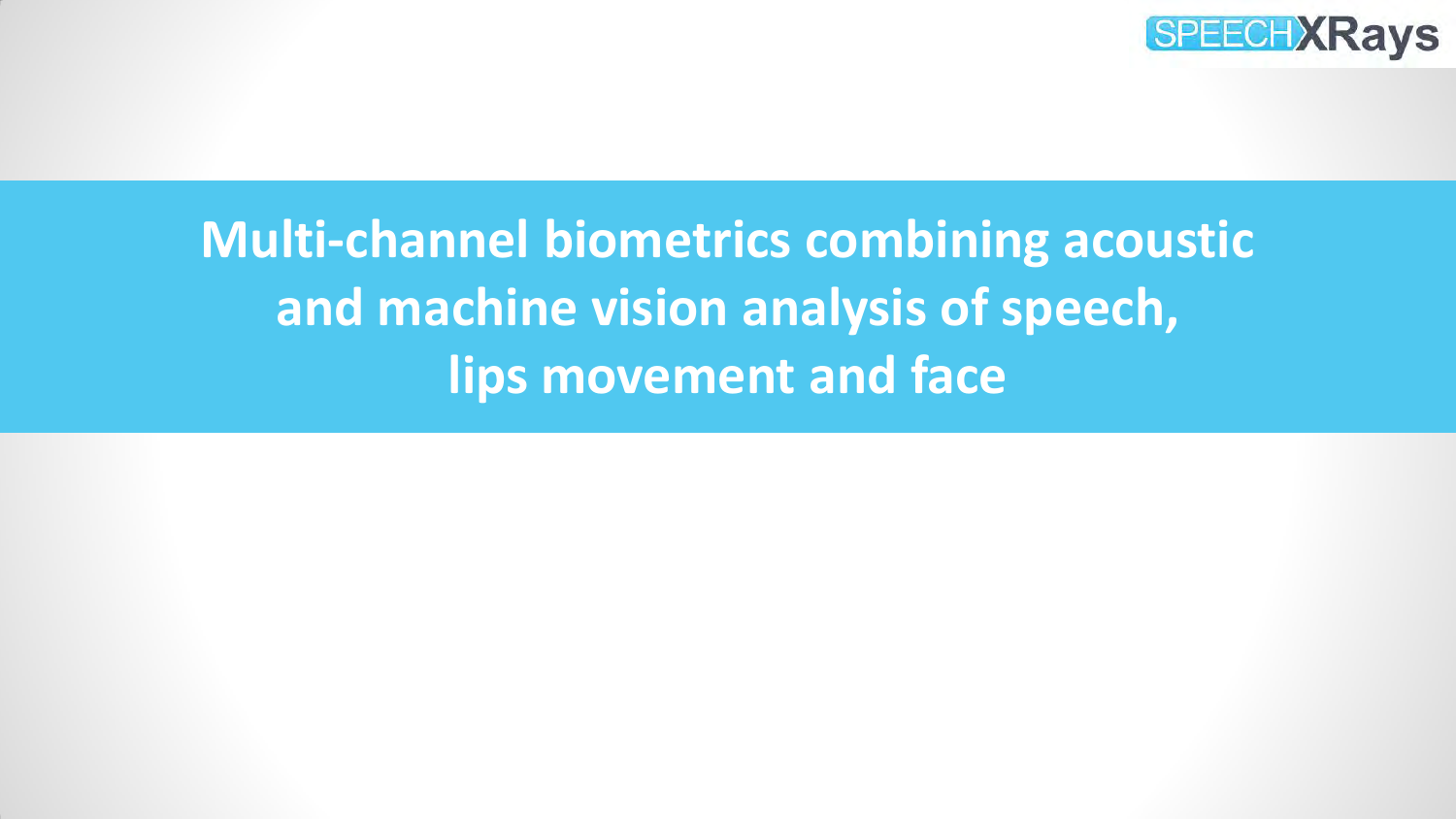

- **SpeechXRays** project will **develop** and **test** a user recognition platform based on voice acoustics analysis and audio-visual identity verification in real-life environments.
	- **Advantages:**
	- **Security**: high accuracy solution, due to the effective combination of speaker recognition, face biometrics and their combination.
	- **Privacy**: biometric data stored in the device (or in a private cloud under the responsibility of the data subject).
	- **Cost-efficiency:** use of standard embedded microphone and cameras (smartphones, laptops).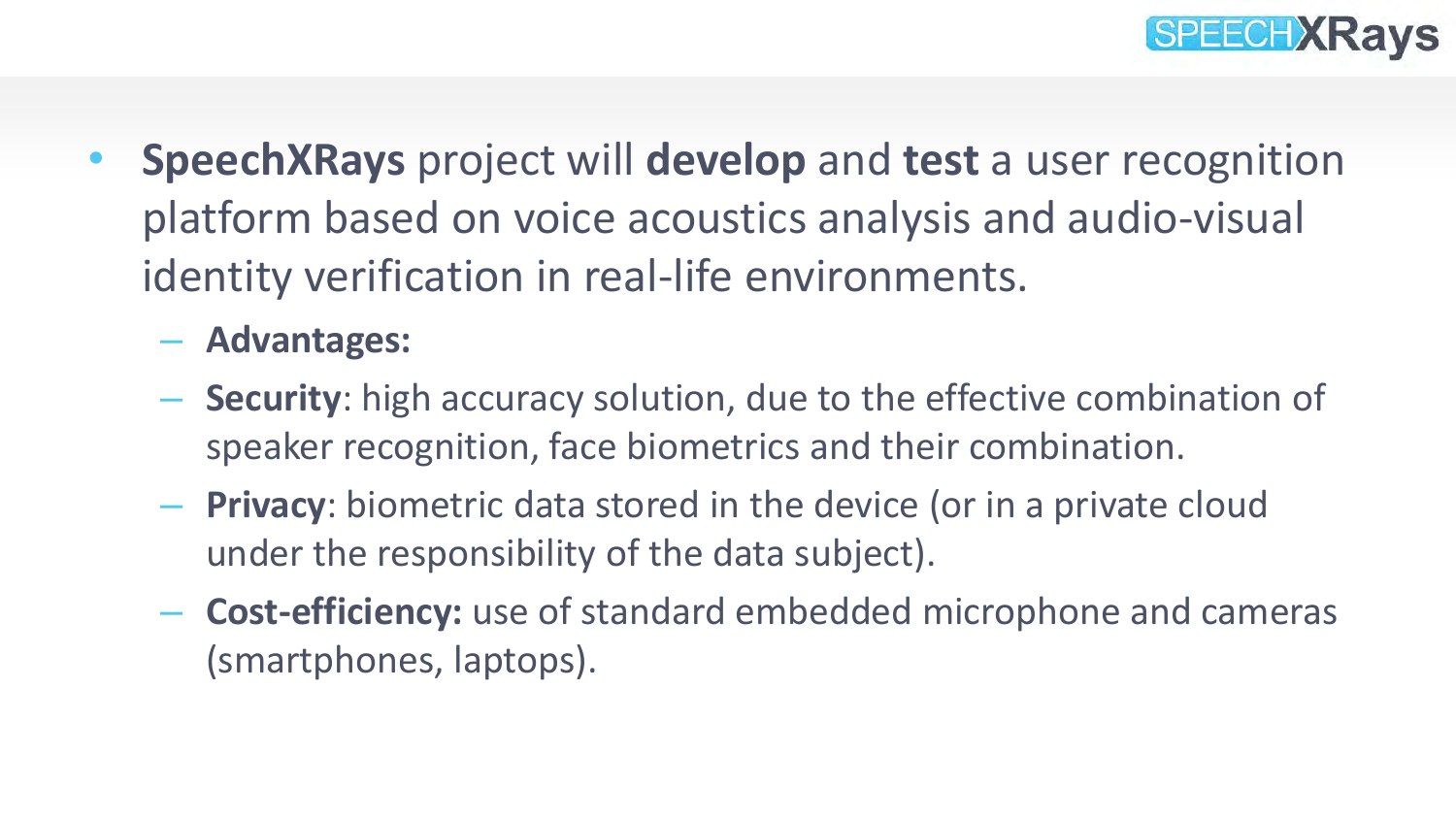#### **Objectives**



- Develop and test a cost effective, convenient, privacy preserving multimodal biometrics solution based on acoustic and machine vision analysis of speech, lips movement and face.
- Implement the novel biometrics solution in a broadband network, giving access to smart services running over networks with state-of-the-art security, avoiding single points of failure.
- Guarantee interoperability and portability between systems and services.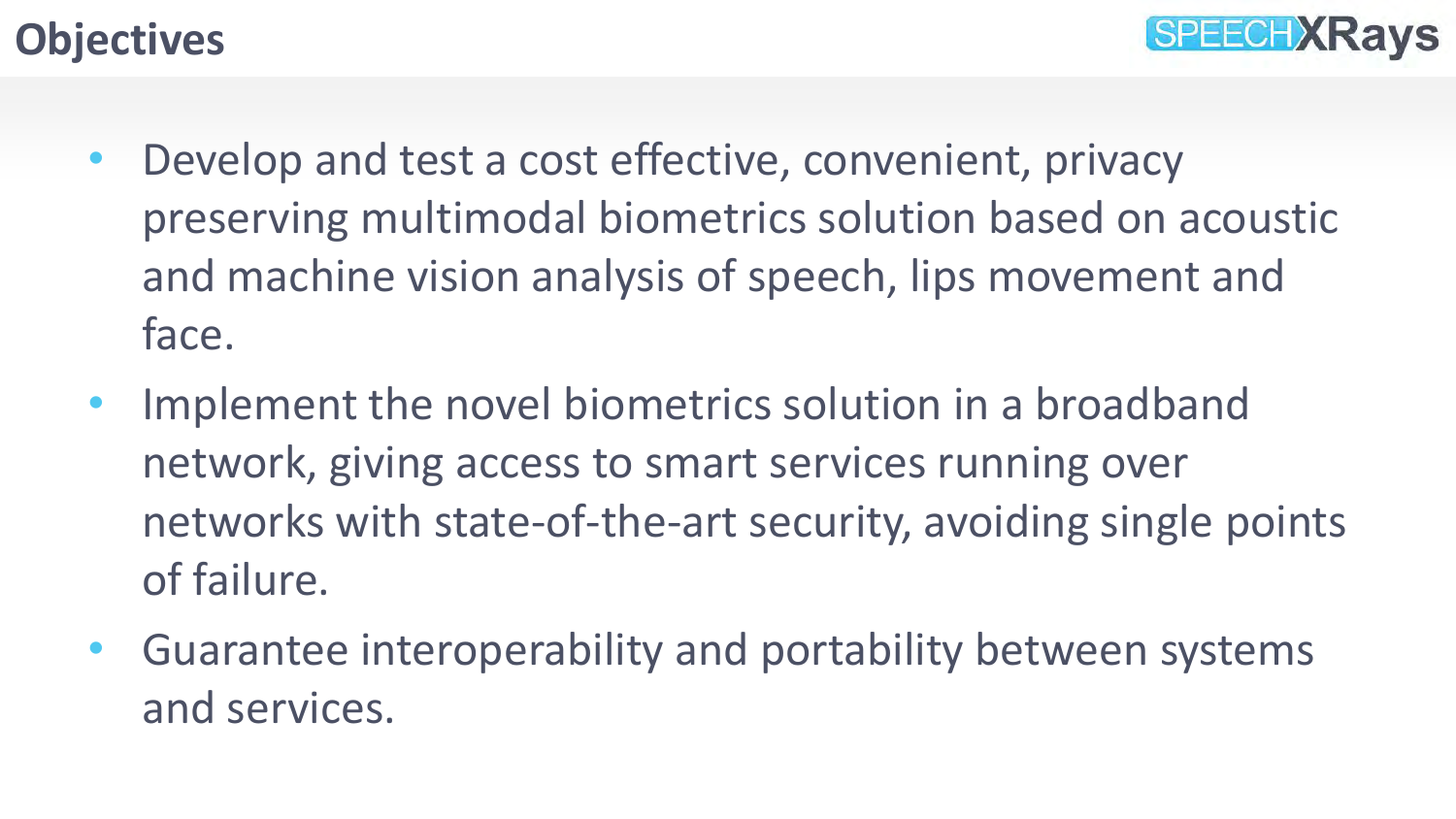## **Biometrics modalities usage**

- several biometric modalities for access control purposes.
	- Low cost solutions based on existing embedded sensors (camera-based face recognition)

**SPEECH XRays** 

- New sensors (fingerprint readers) can be embedded in laptops and smartphones with additional costs
- Iris recognition promising technology not easily applicable to mobile devices
- all these systems (fingerprint, face, and iris) can be spoofed by fake biometrics as simple as high resolution colour printouts.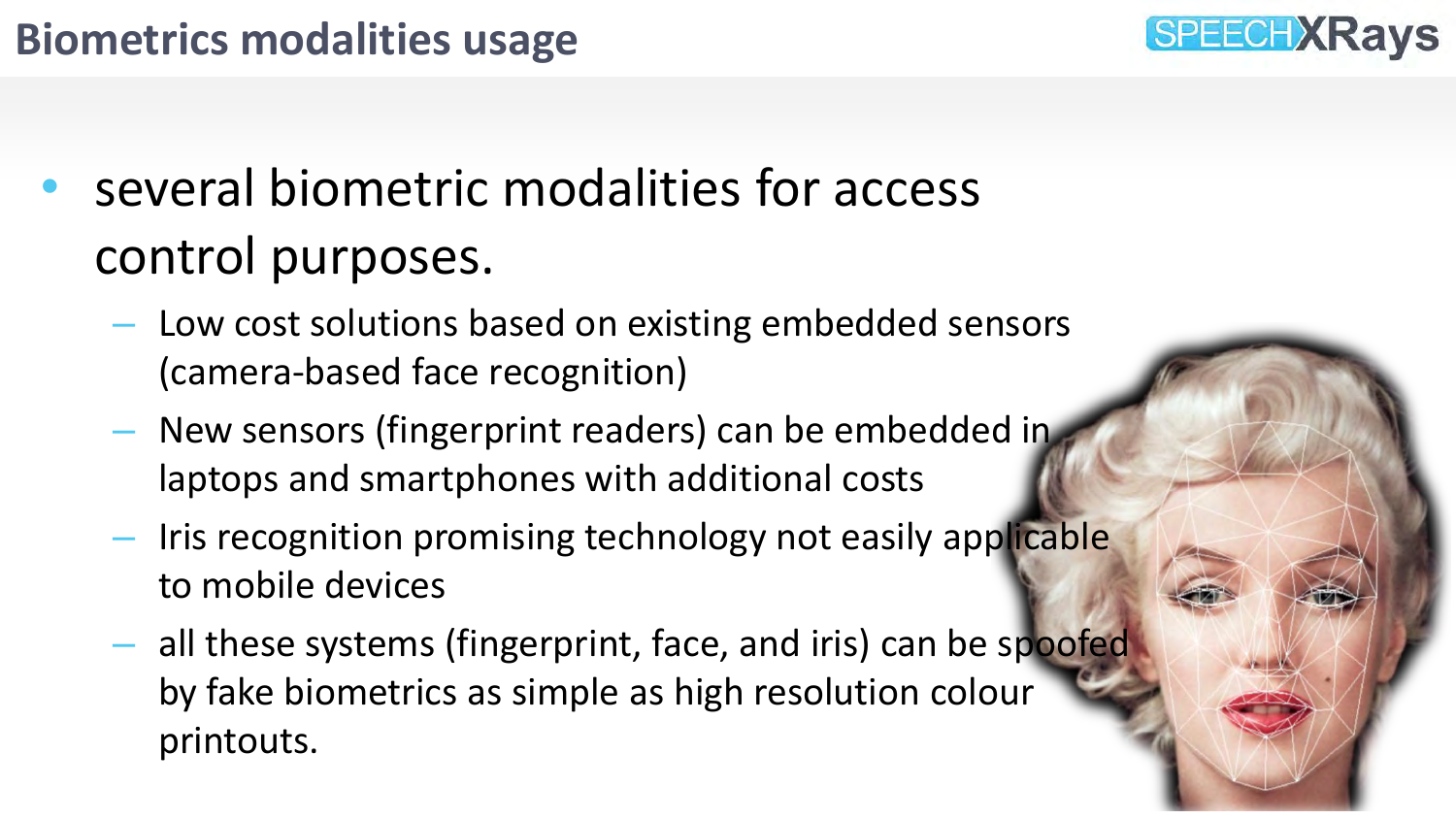## **Biometrics modalities usage**

- The most convenient and cost-effective biometric modality is voice,
	- easily captured on a mobile device
	- noise robust to the human ear.
- commercial solutions fail
	- No required accuracy levels
	- very sensitive to ambient noise,
- SpeechXRays will outperform state-of-the-art solutions in voice/face solutions



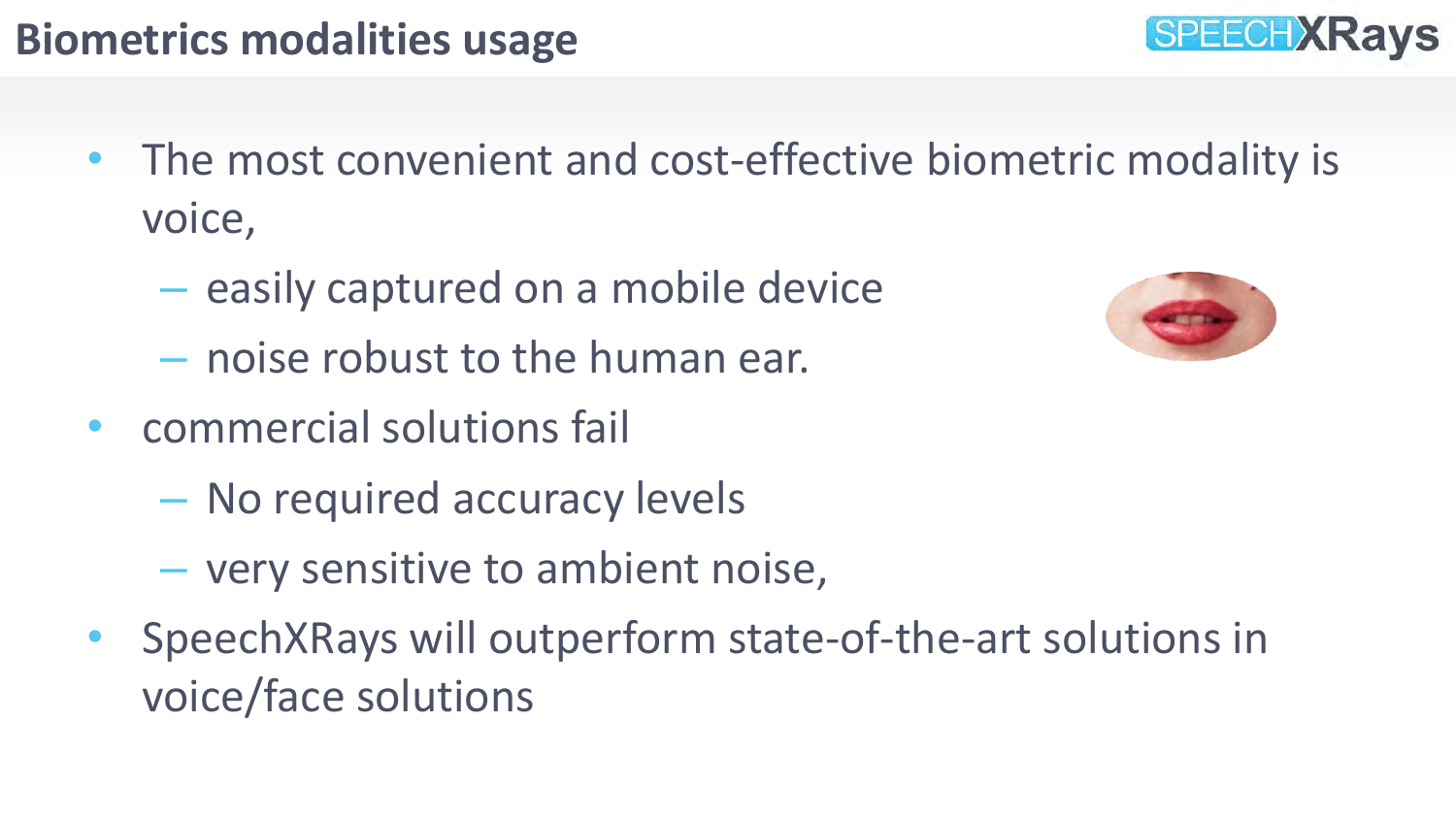

#### **Biometrics market**

- growth driven by fingerprint sensors in high-end smartphones and tablets. (Goode Intelligence)
	- innovative biometric technologies
	- FIDO (Fast Identity Online)-enabled solutions,
	- proprietary-device OEM led initiatives such as Touch ID,
	- integration into multi-factor authentication platforms.
- inclusion in mobile devices 7.2Bn EUR worth of revenue by 2018 (Biometrics Group)
	- unlocking mobile devices through security applications,
	- multi-factor authentication services a
	- instant electronic payments.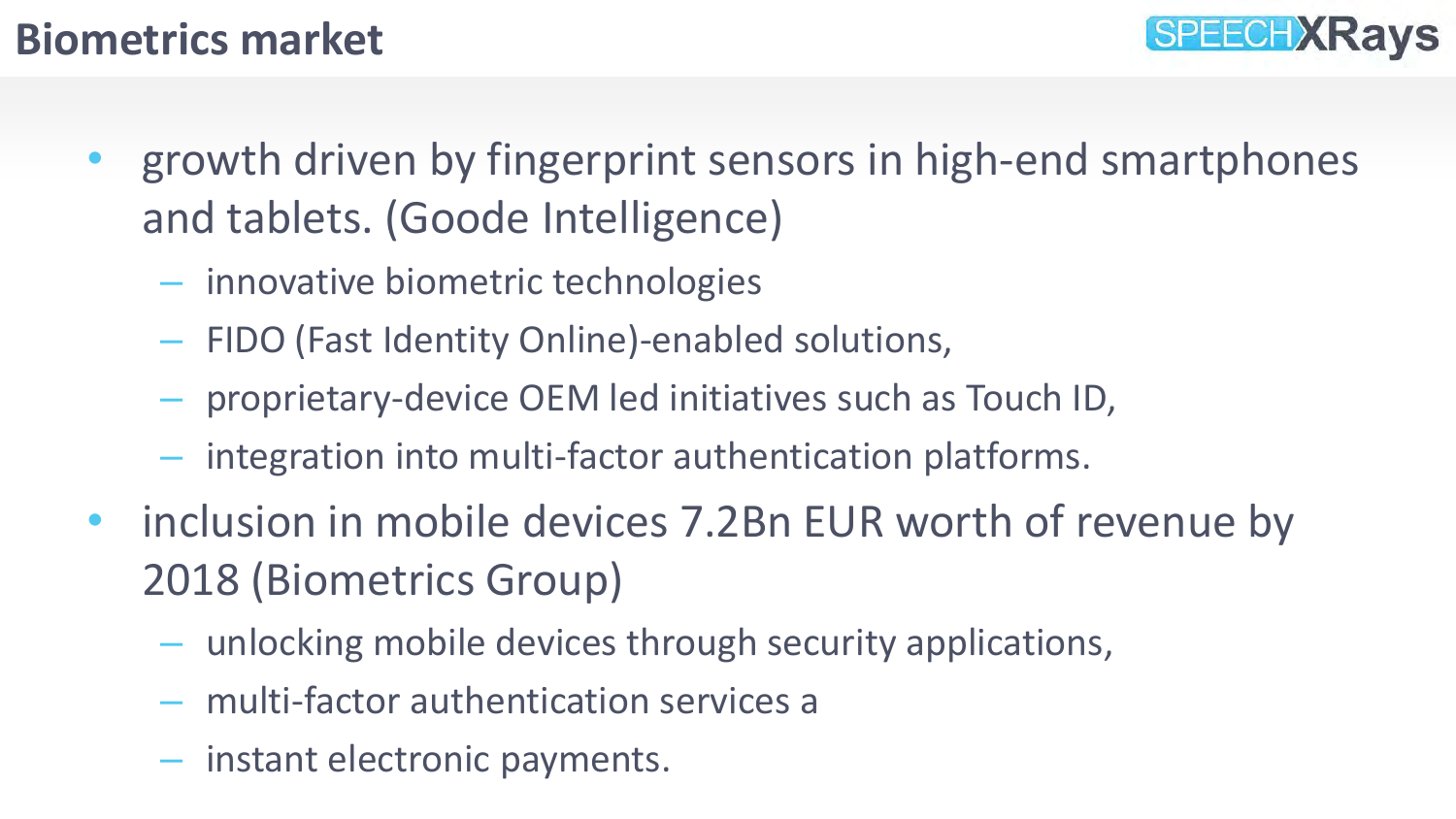## **Biometrics Market adoption**

- consumer preference (Unisys):
	- voice recognition (32 percent),
	- fingerprints (27 percent),
	- facial scan (20 percent),
	- hand geometry (12 percent),
	- and iris scan (10 percent).
- As a result, the firm projects that voice recognition will be widely adopted.

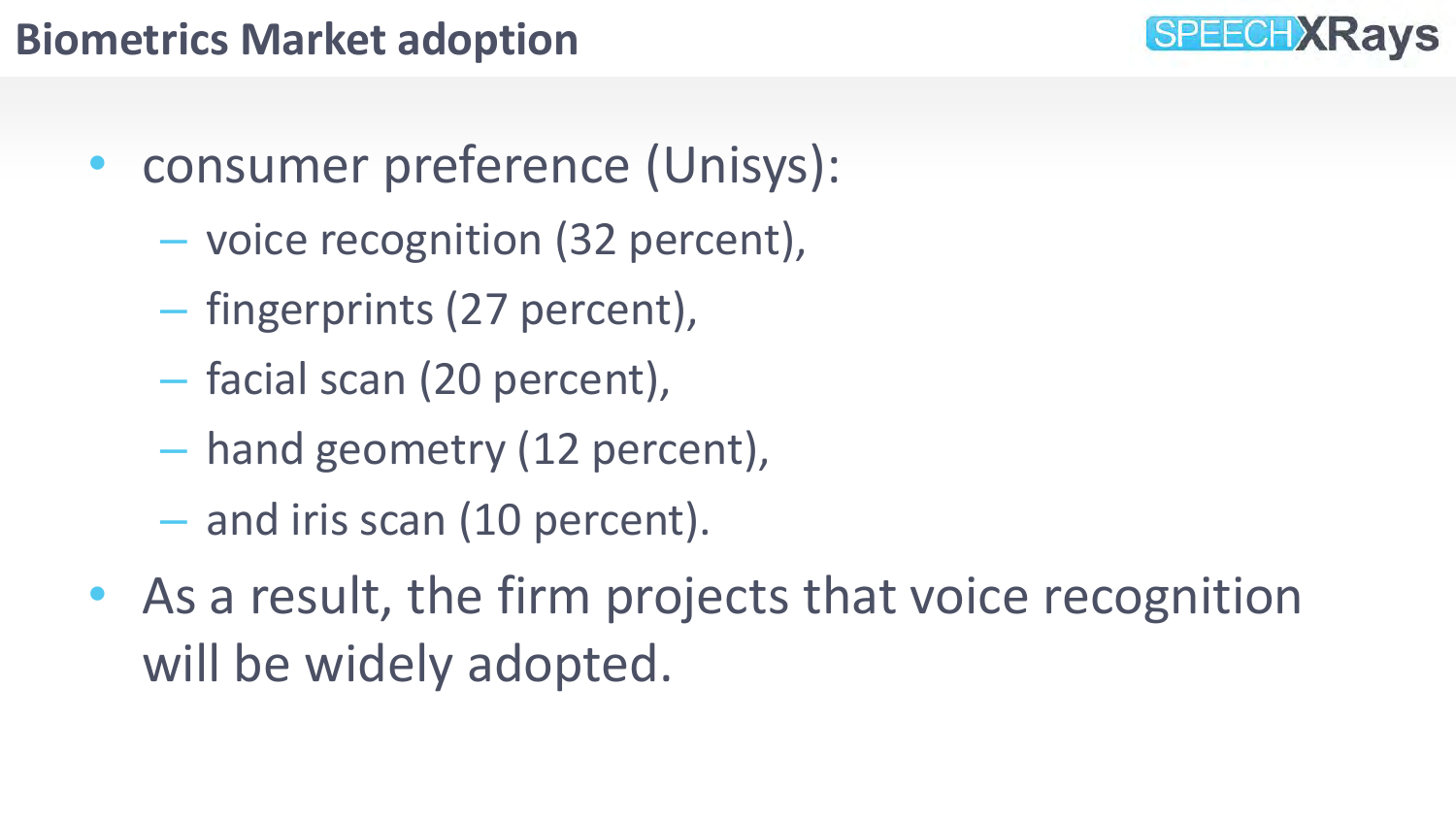### **SPEECH XRays**

#### **Validation**

The project will test the solution in three **real-life use cases** requiring various degrees of security: **consumer use case** (low security), **eHealth** use case (medium security) and **workforce use case** (high security). Scenarios will demonstrate an authentication over a secure broadband network giving access to specific services.



eHealth He Case



Workforre Hse Case

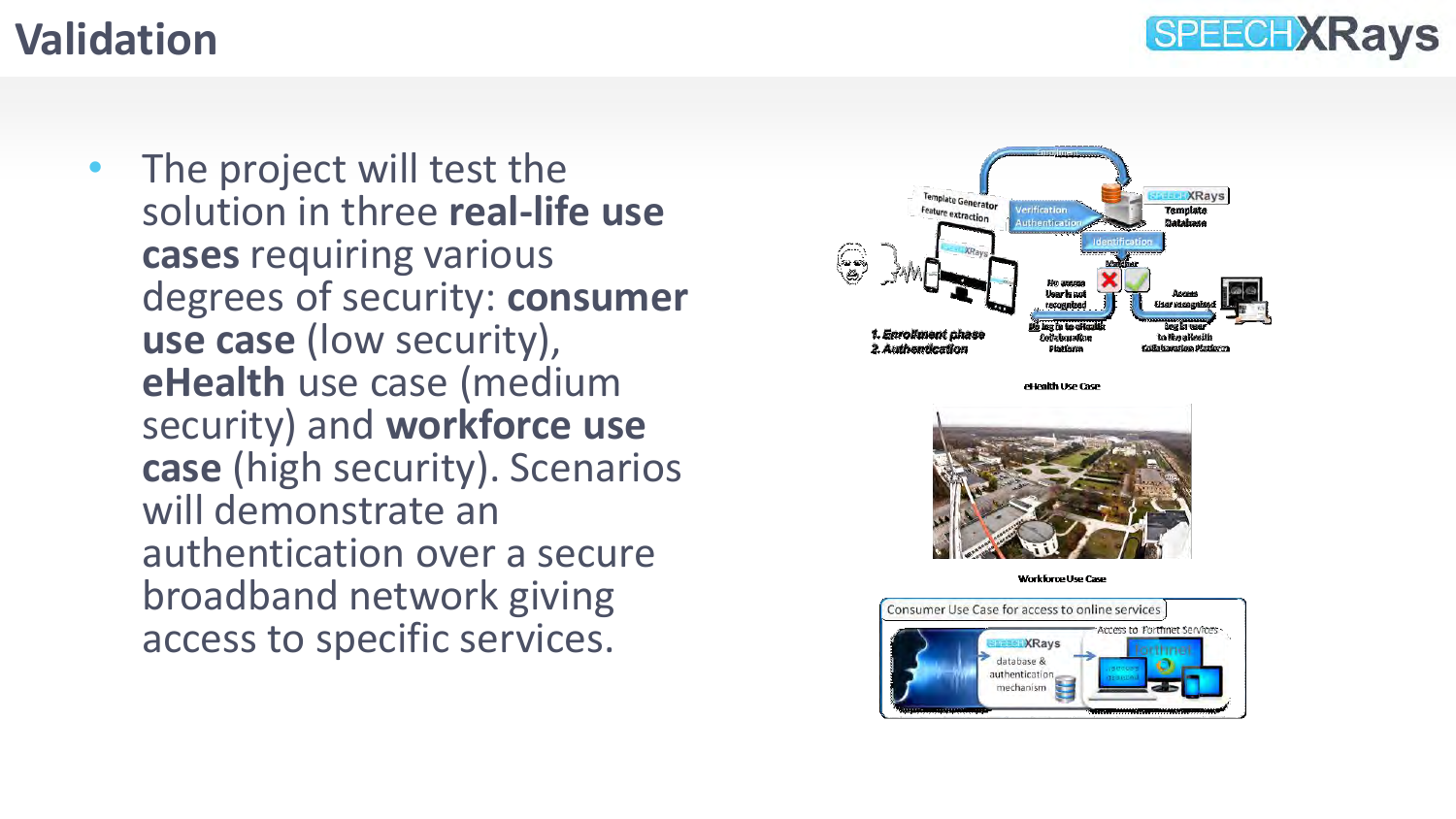



• 6 industrial / SME partners (including technology suppliers and end-users) 4 research / academic organizations